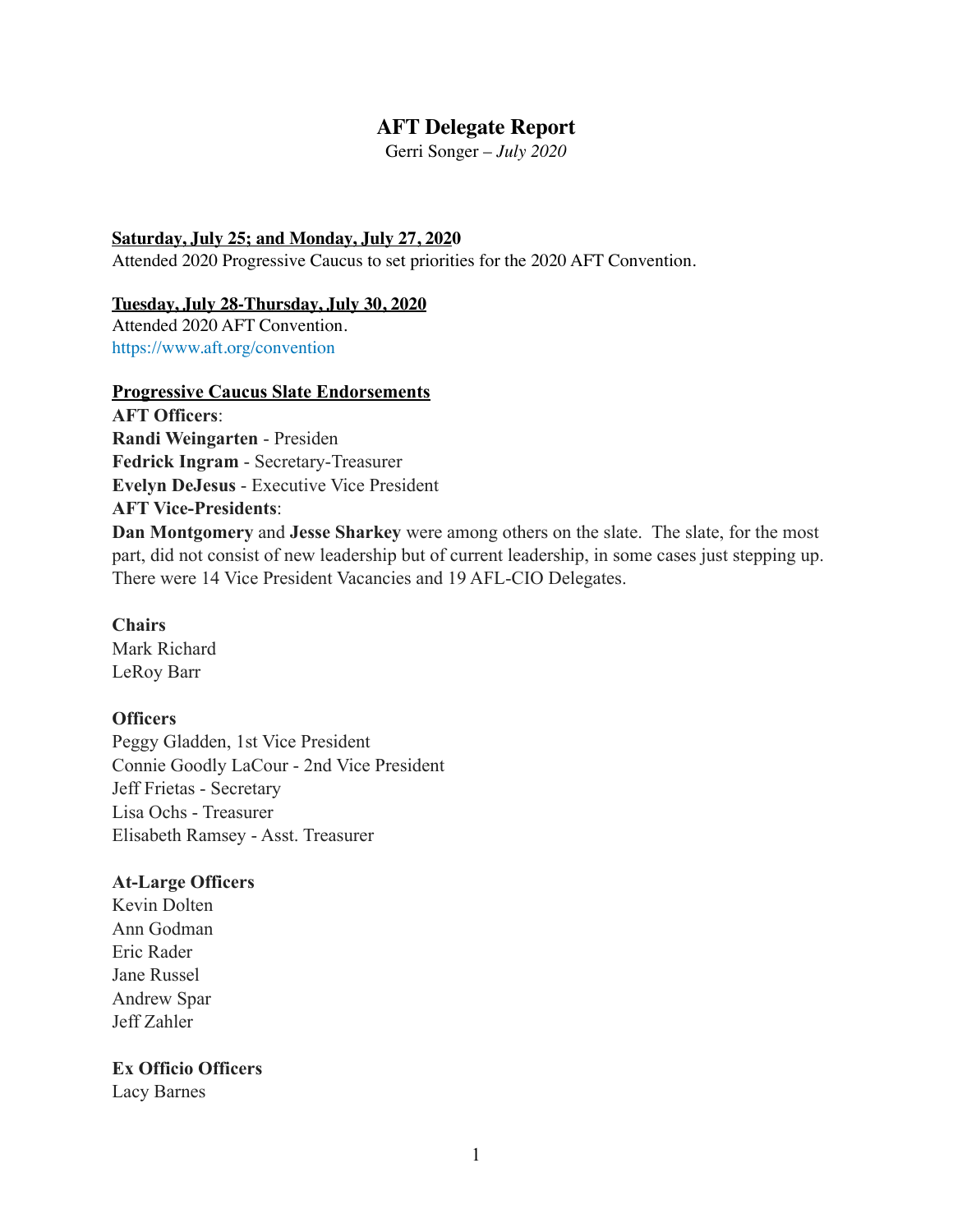Anna Fusco Karla Hernandez-Matz LaBrina Hopkins Dolores Lozupone Stephanie Ly

## **Committee Chairpersons**

Bernie Gerard, Distribution Vi Curry, Membership Peggy Gladden, Elections/Nominations Connie Golden, LaCour, Platform Eric Radar, Resolutions

Fedrick Ingram - President of Florida Education Assoc.

### **SPEAKERS**

Listen to speakers, Joe Biden, Lin-Manuel Miranda, House Speaker Nancy Pelosi, a panel on Black Lives Matter, Diane Ravitch, Anand Giridharadas, and more.

### VIEW:

- [https://www.youtube.com/playlist?list=PL-T5PpTCIN8CjVkspdYrfHc\\_UeECukPaH](https://www.youtube.com/playlist?list=PL-T5PpTCIN8CjVkspdYrfHc_UeECukPaH)
- [https://local1211.org/2020/07/28/aft-convention-speeches/?](https://local1211.org/2020/07/28/aft-convention-speeches/?fbclid=IwAR1MauMQJd0ZlO0ATCYHpKiS3sz94yF_YSrVL0txBBdvgyiIGZAIHvwsvm8) [fbclid=IwAR1MauMQJd0ZlO0ATCYHpKiS3sz94yF\\_YSrVL0txBBdvgyiIGZAIHvwsvm8](https://local1211.org/2020/07/28/aft-convention-speeches/?fbclid=IwAR1MauMQJd0ZlO0ATCYHpKiS3sz94yF_YSrVL0txBBdvgyiIGZAIHvwsvm8)

**Dr Fauci** - https://www.facebook.com/AFTunion/videos/639013063380482

# **RESOLUTIONS**

# **Educational Issues**:

*Elevating Public Schools Beyond the Legacy of COVID-19* - the American Federation of Teachers and our affiliates will advocate for the safe reopening of America's public school buildings and support social emotional learning and the well-being of students and staff *Opposition to Active Shooter Drills* - the American Federation of Teachers will oppose the practice of any form of active shooter drill that utilizes the firing of blank ammunition, use of fake blood, the simulation of death or any other potentially traumatizing actions.

## **Healthcare Access/Quality and RNs Healthcare Workers**:

*A Healthcare System That Works for All by 2025* - the American Federation of Teachers will work to achieve universal coverage by the year 2025, whether through single payer or private insurance with a public option, and will consider a different payment system model that promotes value and coordination in care delivery.

*Infectious Disease Emergency Preparedness Is Essential for Healthcare* - the American Federation of Teachers will work to push the federal government, states and employers to develop regulations and systems to prevent this massive failure to protect healthcare workers and the public at large from an infectious disease or other public health emergency.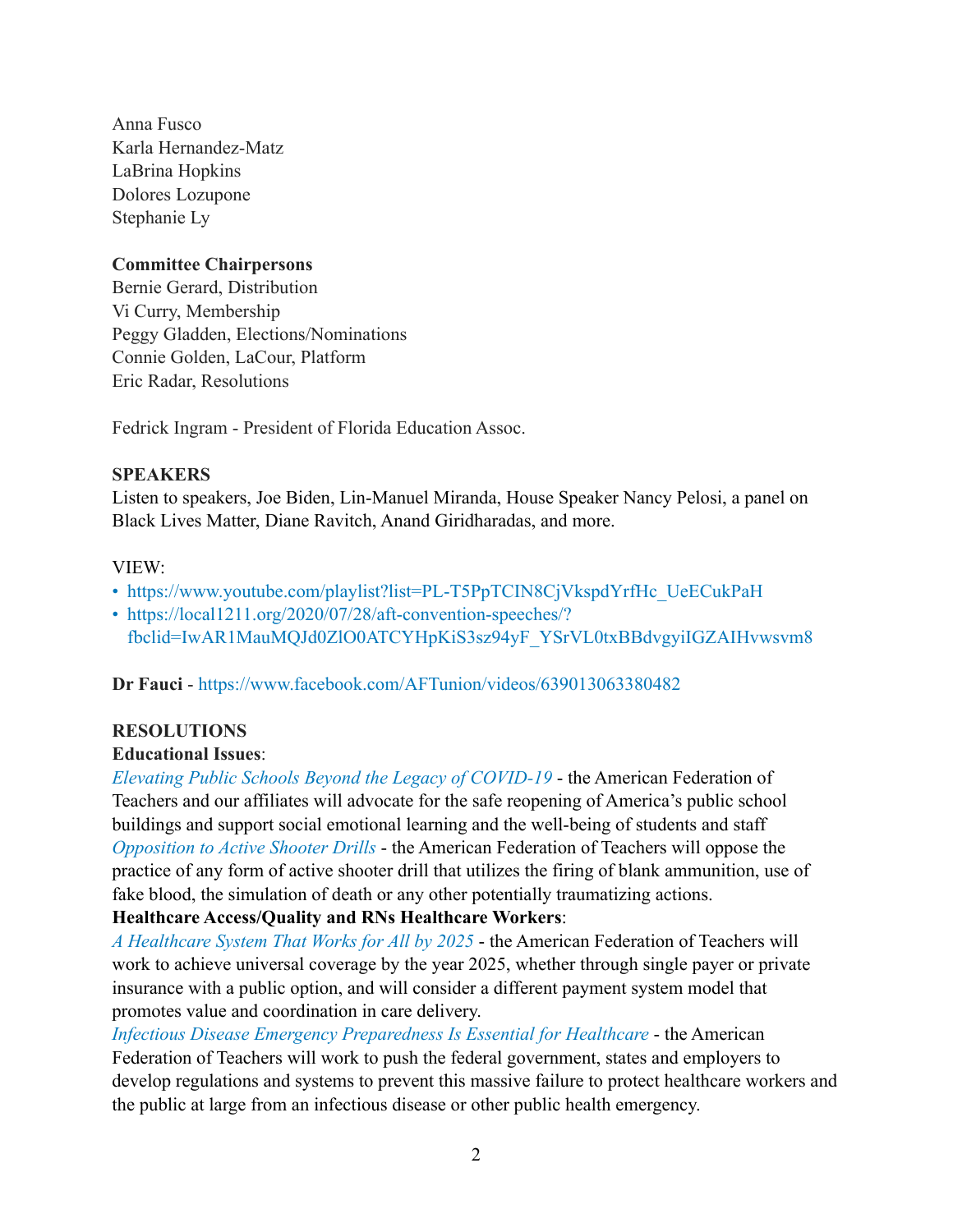# **Higher Education**:

*Encourage Contingent Faculty Participation in Shared Governance* - the American Federation of Teachers will support legislation for contingent faculty to be included and enfranchised without regard to their part-time status and compensated in shared governance work.

*Expand Retirement Benefits* - the American Federation of Teachers will advocate for expansion in public retirement eligibility for graduate employees and employees below 0.50 FTE at Oregon public university.

### **Human Rights, International Relations and Women's Rights**:

*Enough* - the AFT and its affiliates will demonstrate their ongoing resolve to support racial, social and economic justice.

*Support for Transgender, Nonbinary and Gender-Nonconforming Workers -* the American Federation of Teachers will collaborate with transgender, nonbinary and gender nonconforming communities to compile a list of best practices implemented by locals in defense of transgender, nonbinary and gender-nonconforming workers and make these best practices available to locals.

### **Labor and the Economy/Retirement**

*Public Spending to Support the US Economy* - the American Federation of Teachers will support increased infrastructure investments at all levels of government and will fight austerity measures that will continue to cripple our society.

*Automation* - the American Federation of Teachers stands with our broader union family across the country against automation that decreases job opportunities.

### **Organizing and Collective Bargaining**:

*Reimagining Our Society and Rewriting the Rules to Enable Opportunity and Justice for All* - the American Federation of Teachers firmly believes the foundation of a vibrant and wellfunctioning democracy and society is a people secured by the freedom to live, safely and securely, and the opportunity to attain a better life.

*Bargaining for Disability Accommodation and Access* - the American Federation of Teachers will support locals in their advocacy and bargaining for accessibility and accommodation rights, protections, and the development of inclusive policy.

# **Political Action/Legislative Committee**:

*American Federation of Teachers' Endorsement of Joe Biden for President* - the American Federation of Teachers endorses Joe Biden for president of the United States for the November 2020 general election.

*In Support of Green New Deal* - the American Federation of Teachers will fully participate in shaping the definition of "A Just Transition to a Peaceful and Sustainable Economy," as outlined in our 2017resolution by that name, and in accord with the latest climate science regarding the need for very 101 rapid reductions in greenhouse gas emissions.

# **Public Services**:

*COVID-19 Return to Work Site* - the American Federation of Teachers and its affiliates will advocate and support the principles of returning to the work site from telework and continue to provide support and technical assistance to its affiliates on returning to the work site in a safe and healthy manner.

*Fighting the Influence of Private Prisons and Private Equity Firms on Mass Incarceration and Immigrant Detention* - the American Federation of Teachers will work with affiliates to ban